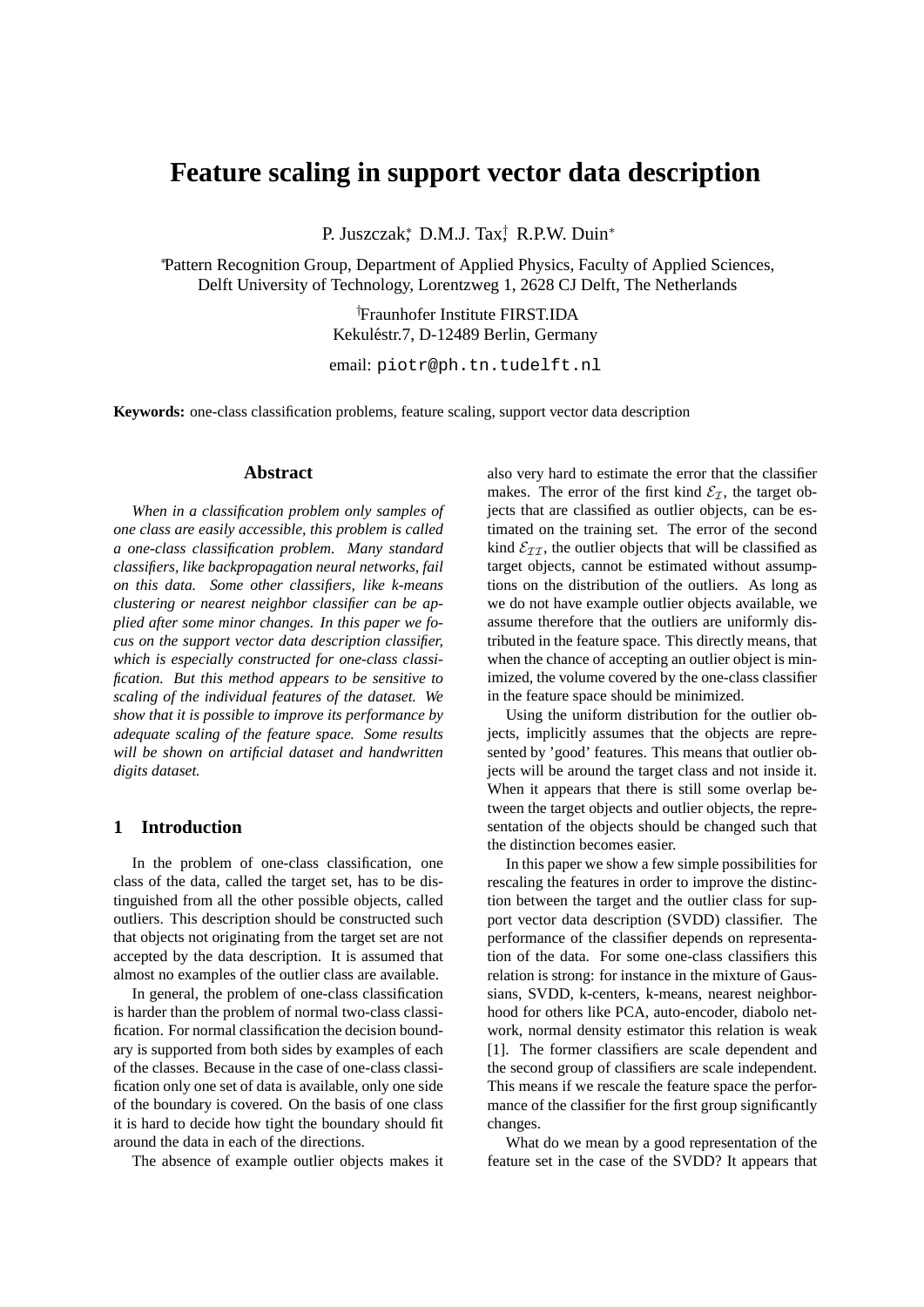the SVDD is written in terms of a few objects in the training set, the so-called support vectors (SVs). The number of SVs indicates how complicated the boundary is around the target set. For spherical representations of the data the number of support vectors is 3 or in some cases 2. This type of the boundary also minimizes the error of the second kind  $\mathcal{E}_{II}$ , the outlier acceptance.

We applied three different types of scaling to obtain the most appropriate spherical shape of the target set:

- 1. scaling by variance the features in each direction is divided by its variance
- 2. scaling by domain all features are scaled to range [0, 1],
- 3. scaling to minmax the minimum of the maximum value of feature in all directions is assigned as the radius of the sphere R, next the features are scaled to the range  $[0, R]$ .

We describe these methods in more detail and their mathematical description in the next section. The efficiency of appropriate rescaling the feature space is shown on a artificial datasets and a real world handwritten digits dataset. The results are presented in the section Experiments.

#### **2 Theory**

Now we would like to give a short description of the SVDD. For more information we refer to [2, 1]. In the SVDD the data is enclosed by a hypersphere with minimum volume. By minimizing the volume of the feature space, or equivalently minimizing the radius  $R$  we hope to minimize the chance of accepting outlier objects. So in analogy to the support vector classifier [4] we can define the structural error:

$$
\mathcal{E}_{struct}(R, a) = R^2 \tag{1}
$$

where  $a$  is the center of the sphere and equation  $(1)$ has to be minimized with the constraint:

$$
|x_i - a|^2 \le R^2, \qquad \forall i \tag{2}
$$

To allow the possibility of outliers in the training set, we can introduce slack variables  $\xi$ , and minimize the following error function:

$$
\mathcal{E}(R, a, \xi) = R^2 + C \sum_{i} \xi_i \tag{3}
$$

where  $C$  gives the tradeoff between the volume of the data description and the errors it is making on the target data.

So we constrain the solution such that almost all objects are in the sphere:

$$
|x_i - a|^2 \le R^2 + \xi \qquad \xi \le 0, \qquad \forall i \qquad (4)
$$

By introducing the Lagrange multipliers  $\alpha$ ,  $\gamma$  and constructing the Lagrangian from equation (3) according to constraints (4) one obtains:

$$
L(R, a, \xi, \alpha, \gamma) = R^2 + C \sum_{i} \xi_i
$$
  
-
$$
\sum_{i} \alpha_i (R^2 + \xi i - (x_i \cdot x_i - 2a \cdot x_i + a \cdot a))
$$
  
-
$$
\sum_{i} \gamma_i \xi_i
$$
 (5)

Setting partial derivatives  $R, a, \xi$  of  $L(R, a, \xi, \alpha, \gamma)$ to 0 gives the constraints:

$$
\sum_{i} \alpha_i = 1 \tag{6}
$$

$$
a = \sum_{i} \alpha_i x_i \tag{7}
$$

$$
0 \le \alpha_i \le C \tag{8}
$$

Applying equations (6-8) to equation (5) we obtain an equation for the error L:

$$
L = \sum_{i} \alpha_i (x_i \cdot x_i) - \sum_{i,j} \alpha_i \alpha_j (x_i \cdot x_j) \tag{9}
$$

The minimization of the error function (9) with the constraint (8) is a well-known problem called the quadratic programming problem and standard algorithms exist.

Finally the function that describes the boundary decision for one-class classification problem it can be state as:

$$
f_{SVDD}(z, \alpha, R) = I(|z - a|^2 \le R^2)
$$
  
=  $I((z \cdot z) - 2 \sum_{i} \alpha_i (z \cdot x_i)$   
+  $\sum_{i,j} \alpha_i \alpha_j (x_i \cdot x_j) \le R^2)$  (10)

where  $z$  is a new test object and  $I$  is a function defined as:

$$
I(A) = \begin{cases} 1 & \text{if A is true} \\ 0 & \text{otherwise} \end{cases}
$$
 (11)

Support vectors are those elements of the dataset for which  $\alpha > 0$ . For all others  $\alpha = 0$ . When the function  $f_{SVDD}$  is calculated for a new object z only support vectors are non-zero elements in the sums.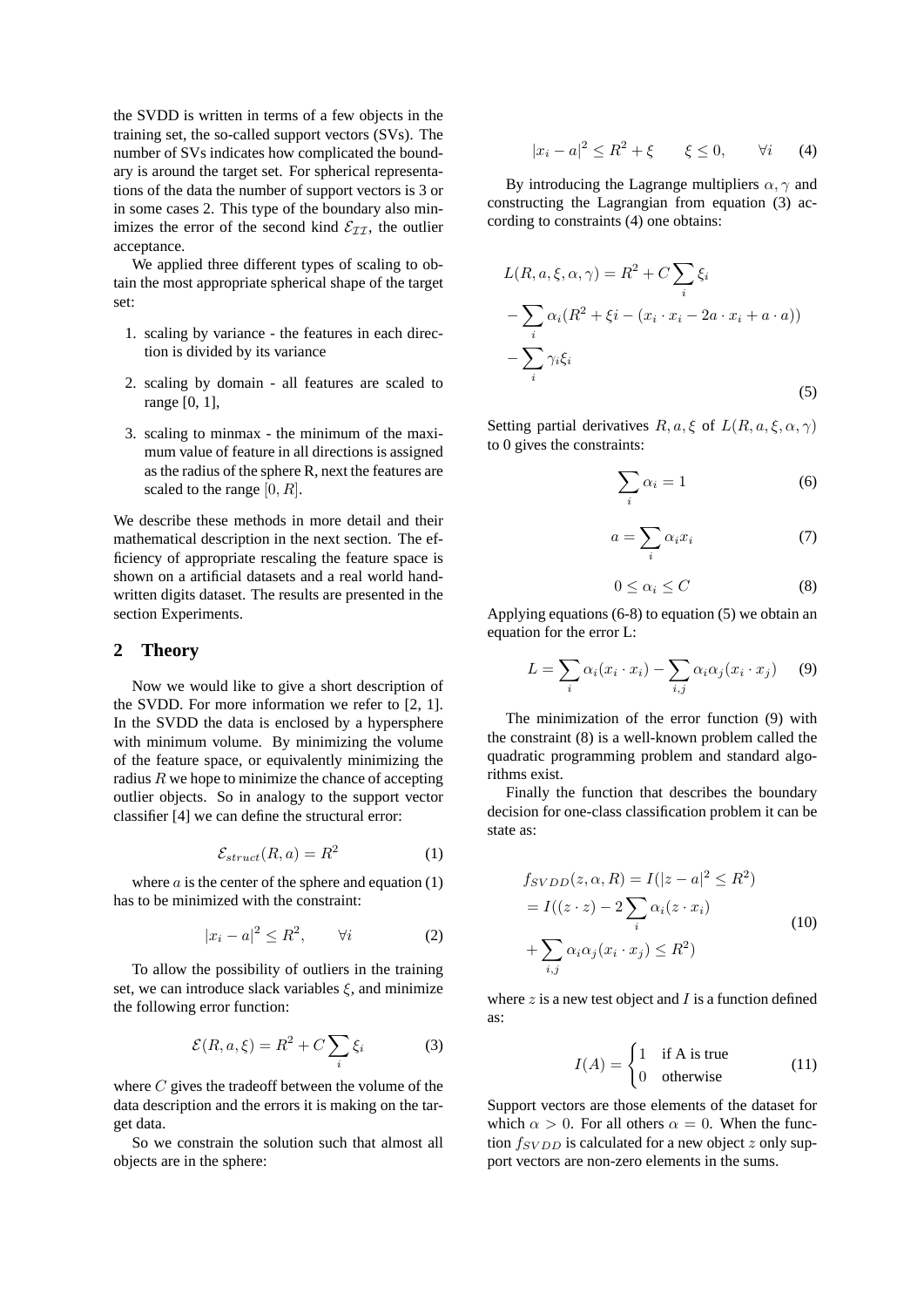The hypersphere is a very rigid boundary around the data and often does not give a good description of it. The idea of support vector data description is to map the training data nonlinearly into a higherdimensional feature space and construct a separating hyperplane with maximum margin there. This yields a nonlinear decision boundary in the input space. By the use of a kernel function, it is possible to compute the separating hyperplane without explicitly carrying out the map into the feature space. Introducing a kernel function

$$
k(x_i, x_j) = (\Phi(x_i) \cdot \Phi(x_j)) \tag{12}
$$

one can avoid to compute the dot product  $x_i \cdot x_j$ . A kernel function is any kind of a function that obeys Mercer's Theorem [3]. The most often used kernels are:

1. the polynomial kernel:

$$
K(x_i, x_j) = [(x_i \cdot x_j) + 1]^d \tag{13}
$$

where  $d$  is the degree of polynomial

2. the radial basis function (RBF) e.g.:

$$
K_{\gamma}(|x_j - x_i|) = exp\left(\frac{|x_j - x_i|^2}{s^2}\right) \quad (14)
$$

3. the sigmoid kernel, a combination of sigmoid functions  $S(u)$ :

$$
K(x_i, x_j) = \tanh(k(x_i \cdot x_j) + c) \tag{15}
$$

satisfies Mercer conditions only for some values of parameters  $k, c$  [4].

In our experiments we are using the Gaussian kernel of the form (14). This kernel is independent of the position of the data set with respect to the origin, it only uses the distance  $|x_i - x_j|$  between objects. For the Gaussian kernel no finite mapping  $\Phi(x_i)$  of an object x can be given. The fact that  $K(x_i, x_j) =$  $\Phi(x_i) \cdot \Phi(x_i) = 1$  means that the mapped object  $x_i^* = \Phi(x_i)$  has norm equal to 1. Because of that, both the Lagrangian (9) and the discriminant function (10) simplify. Now we have to minimize the Lagrangian:

$$
L = -\sum_{i,j} \alpha_i \alpha_j K(x_i, x_j) \tag{16}
$$

to evaluate if a new object  $z$  is a target or an outlier, formula (10) can be rewritten as:

$$
f_{SVDD}(z, \alpha, R) =
$$
  
\n
$$
I\left(\sum_{i} \alpha_{i} exp\left(\frac{-|z - x_{i}|^{2}}{s^{2}}\right) > \alpha_{i}
$$
  
\n
$$
\frac{1}{2}(B - R)^{2}\right)
$$
\n(17)

where  $B = 1 + \sum_{i,j} \alpha_i \alpha_j K(x_i, x_j)$  only depends on the support vectors  $x_i$  and not on the object z.

We applied three different types of rescaling the feature space to obtain the most appropriate spherical shape of the target set:

1. scaling by variance - the features in each direction l are divided by their variance  $\sigma_l$  in this direction.

$$
\widehat{x}_{l,m} = \frac{x_{l,m}}{\sigma_l}, \quad \forall \forall_{m=1...n} \wedge \forall_{l=1...k} \qquad (18)
$$

where  $\hat{x}_{l,m}$  is a scaled feature, n is a number of samples in the training set and  $k$  is a number of dimensions of a feature space.

2. scaling by domain - all feature are scaled to range [0 1]

$$
\widehat{x}_{l,m} = \left| \frac{x_{l,m}}{\max\limits_{m}(x_{l,m})} \right| \quad \forall \atop m=1...n \quad \wedge \quad \forall \atop l=1...k} \quad (19)
$$

where  $\max_{m}(x_{l,m})$  is the maximum value of the data in the  $l$  direction.

3. scaling to minmax - minimum of the maximum value of features in all  $k$  directions is assigned as the radius of the sphere R. All other features are then rescaled to the range  $[0R]$ .

$$
\widehat{x}_{l,m} = \left| \frac{x_{l,m}}{\min\{(\max_m(x_{l,m}))\}} \right| \quad \underset{m=1...n}{\forall} \quad \wedge \quad \underset{l=1...k}{\forall}
$$
\n(20)

Now we rewrite equation (17) for the rescaled data

$$
f_{SVDD}(\hat{z}, \alpha', R') =
$$
  
\n
$$
I\left(\sum_{i} \alpha'_{i} exp\left(\frac{-|\hat{z} - \hat{x}_{i}|^{2}}{s^{2}}\right) > \hat{z} \right)
$$
  
\n
$$
\frac{1}{2}(B' - R')^{2}
$$
 (21)

Where  $\hat{ }$  - indicates values directly rescaled by equations  $(18 - 20)$  and  $'$  - indicates changed values after rescaling. By minimizing the volume of the target set we minimize the structural error  $\mathcal{E}_{struct}$  in equation (1).

## **3 Experiments**

In this section we want to evaluate how well the rescaling procedures work on an artificial and a realworld data. We start with describing artificial data.

Higleyman (a normally distributed two dimension data with different covariance matrices Highleyman classes are defined by  $N([1 1],[1 0; 0 0.25])$  for class A and N([2 0],[0.01 0; 0 4]) for class B) , difficult (a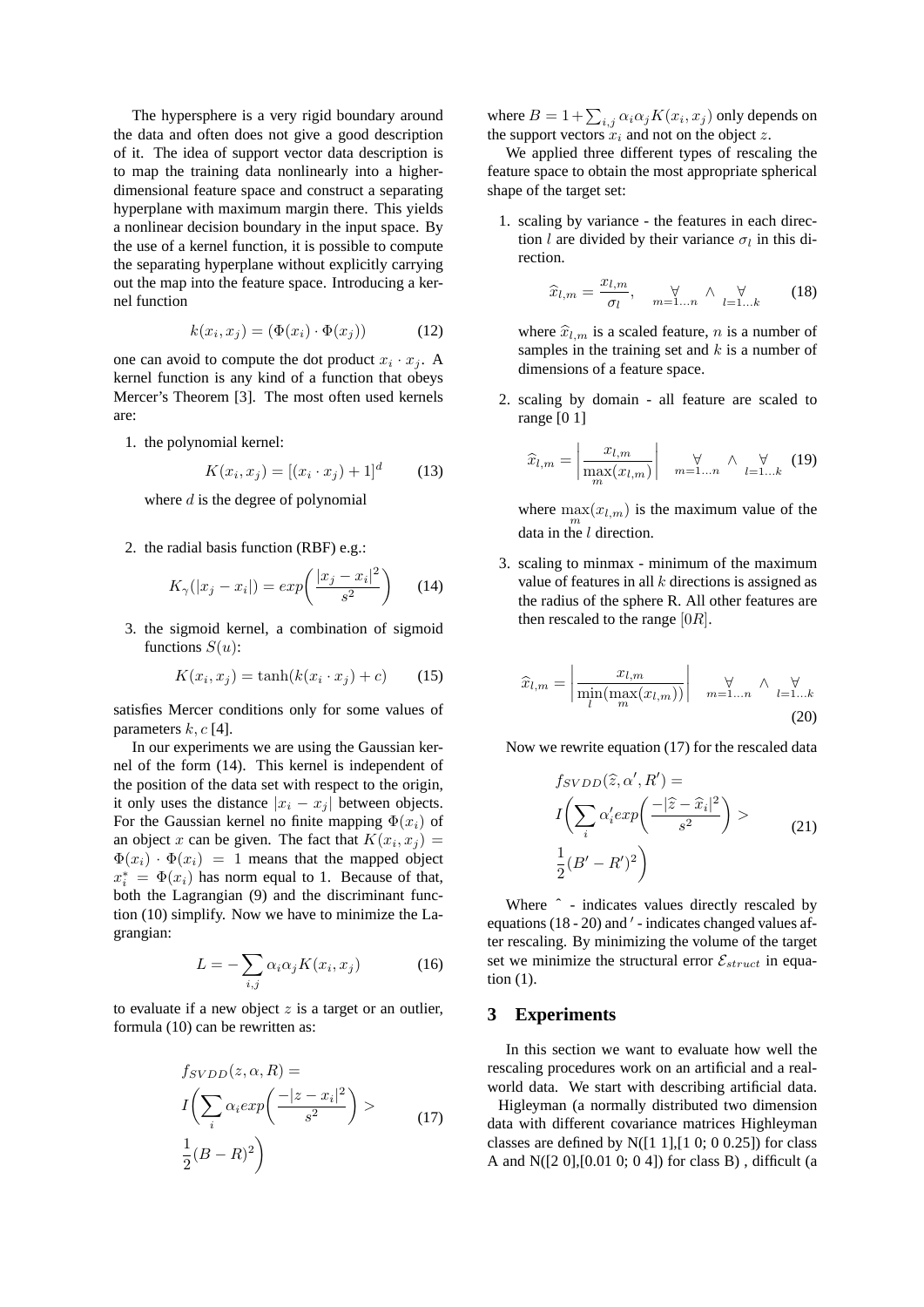| $\mathcal{E}_{\mathcal{II}}[0.01]$  | $\mathcal{E}_{\mathcal{II}}[0.1]$ |  |
|-------------------------------------|-----------------------------------|--|
| Higleyman                           |                                   |  |
| $0.51(0.06)$ 0.38 (0.06)            |                                   |  |
| difficult 2D                        |                                   |  |
| $0.80(0.21)$ 0.18 (0.07)            |                                   |  |
| difficult 5D                        |                                   |  |
| $\overline{0.93(0.12)}$ 0.30 (0.07) |                                   |  |
| difficult 10D                       |                                   |  |
| $0.93(0.11)$ 0.42 (0.07)            |                                   |  |
| hanana                              |                                   |  |
| $0.38(0.05)$ 0.04 (0.04)            |                                   |  |

Table 1: The error of the second kind  $\mathcal{E}_{\mathcal{I}\mathcal{I}}$  for SVDD with the error of the first kind  $\mathcal{E}_I$  set to 0.01 in first column and 0.1 in the second. In brackets the standard deviation.



Figure 1: A scatterplot of the banana shape data distribution

normally distributed data overlapping on one of the side with equal covariance matrices of their distribution, two, five or ten dimensional) and banana shape (a scatterplot is shown in figure 1) data sets [1] are used in the experiments. Those data sets were chosen as representations of different distribution of the target set to verify performance of our rescaling methods on various shapes and dimensions of the target data.

Each set contains 500 target and 500 outliers objects. For the training set 250 of target objects are drawn and the remainder (including outliers) are used for testing. Two SVDD's were trained, with two different thresholds on the fraction rejection: 0.01 and 0.1. It means that the error of the first kind  $\mathcal{E}_{\tau}$  should be 0.01 and 0.1 respectively. This fraction of the data is related to the number of support vectors. Experiments were repeated 100 times. The means and standard deviations (in brackets) for the error of the second kind  $\mathcal{E}_{II}$  are shown in table 2. Table 1 shows as a reference the results for the SVDD classifiers for the same parameters and data without rescaling the feature set.

The value of the error of the first kind  $\mathcal{E}_{\mathcal{I}}$  for the data before and after rescaling was obtained with small deviation (0.1 of its value) for all classes and for clarity were not included in the tables.

Fixing the error of the first kind, we observe the influence of rescaling the feature set on the classification performance by the change in the error of the second kind - outliers accepted. The table 2 shows results for rescaled distributions of the data mentioned above for three scaling methods. Numbers in bolds indicate in what cases the error  $\mathcal{E}_{\mathcal{II}}$  was decreased after rescaling for the particular class. The fact that we have chosen a particular value for  $\mathcal{E}_\mathcal{I}$  means that the total error is decreased.

| method       | $\mathcal{E}_{\mathcal{II}}[0.01]$ | $\mathcal{E}_{\mathcal{II}}$ [0.1] |  |
|--------------|------------------------------------|------------------------------------|--|
| Higleyman    |                                    |                                    |  |
| variance     | 0.45(0.05)                         | 0.41(0.05)                         |  |
| domain       | 0.77(0.04)                         | 0.63(0.07)                         |  |
| sphere       | 0.46(0.05)                         | 0.40(0.06)                         |  |
| difficult 2D |                                    |                                    |  |
| variance     | 0.42(0.14)                         | 0.25(0.10)                         |  |
| domain       | 0.46(0.12)                         | 0.30(0.08)                         |  |
| sphere       | 0.40(0.14)                         | 0.27(0.08)                         |  |
| difficult 5D |                                    |                                    |  |
| variance     | 0.44(0.11)                         | 0.25(0.07)                         |  |
| domain       | 0.41(0.11)                         | 0.30(0.07)                         |  |
| sphere       | 0.42(0.12)                         | 0.28(0.08)                         |  |
|              | difficult 10D                      |                                    |  |
| variance     | 0.50(0.12)                         | 0.42(0.10)                         |  |
| domain       | 0.45(0.12)                         | 0.37(0.09)                         |  |
| sphere       | 0.50(0.13)                         | 0.40(0.10)                         |  |
| banana       |                                    |                                    |  |
| variance     | 0.38(0.05)                         | 0.04(0.05)                         |  |
| domain       | 0.35(0.06)                         | 0.28(0.05)                         |  |
| sphere       | 0.38(0.05)                         | 0.04(0.02)                         |  |

Table 2: The error of the second kind  $\mathcal{E}_{\mathcal{II}}$  for rescaled data, the error of the first kind  $\mathcal{E}_{\mathcal{I}}$  set to 0.01 in first column and 0.1 in the second. In brackets the standard deviation. The numbers in bold point show an improvement of the performance after scaling the data.

Summarizing, we checked the influence of scaling on the performance on SVDD classifier with: different data distributions, with different number of dimensions and different number of SV which is related to  $\mathcal{E}_{\mathcal{I}}$ .

The same procedure was applied to real-word dataset handwritten digit images. The data used in experiments was taken from the Special Database 3 distributed on CD-ROM by the U.S. National Institute for Standards and Technology (NIST) [5] and preprocessed to 16x16 images NIST16 database. The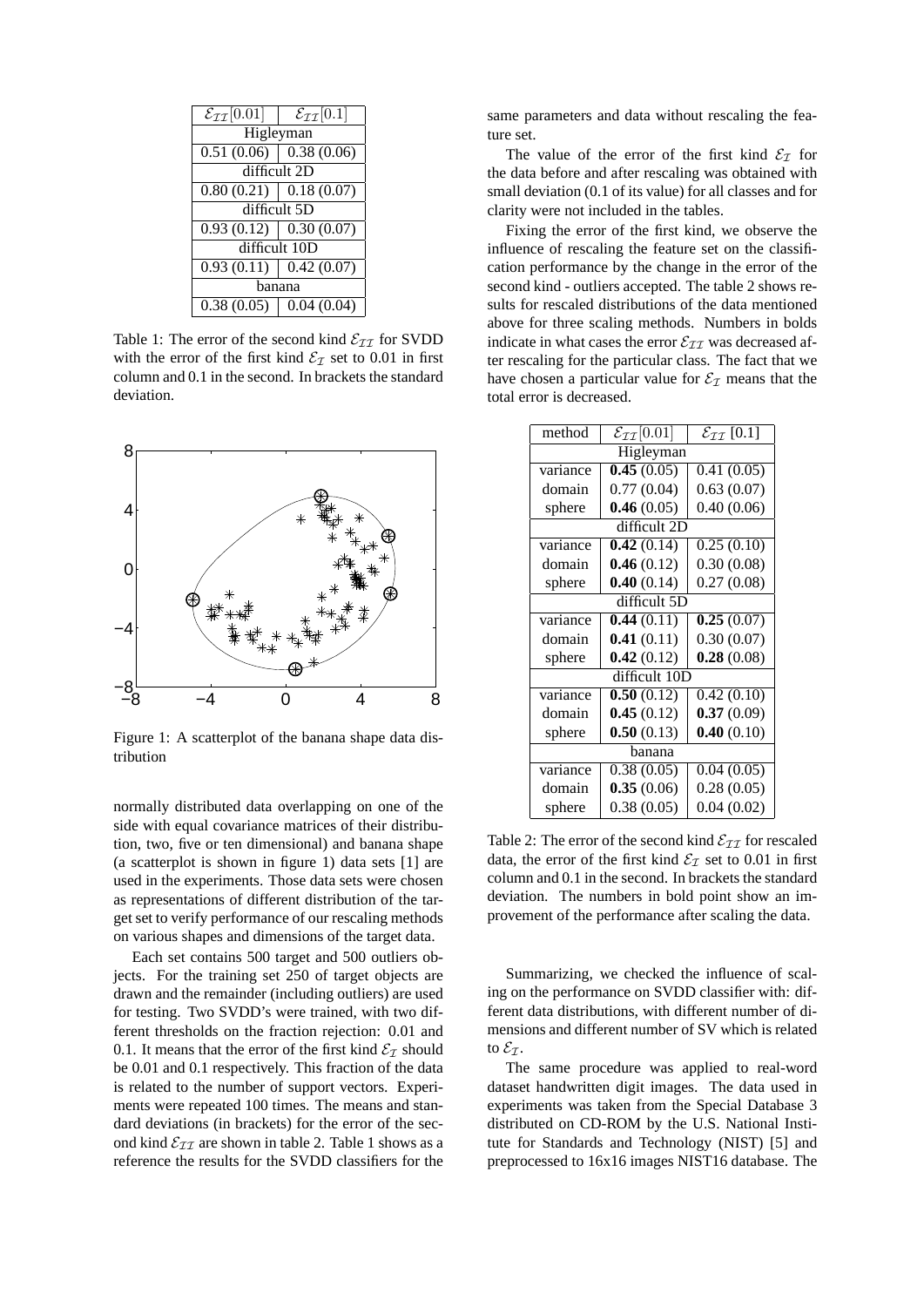

Figure 2: Examples of handwritten digits from NIST16 database.

NIST16 database contains 2000 images of 10 classes, each class-digit is represented by 200 images, figure 3 shows examples of the data. SVDD was trained on every 10 situations when one of the digits is a target class and others are outliers. We use images directly as the 256 dimensional data set.

| class | $\mathcal{E}_{\mathcal{I}}$ | $\mathcal{E}_{\mathcal{I}\mathcal{I}}$ |
|-------|-----------------------------|----------------------------------------|
| 0     | 0.03(0.02)                  | 0.81(0.14)                             |
| 1     | 0.04(0.01)                  | 0.97(0.14)                             |
| 2     | 0.02(0.02)                  | 0.91(0.05)                             |
| 3     | 0.03(0.02)                  | 0.59(0.15)                             |
| 4     | 0.02(0.02)                  | 0.84(0.06)                             |
| 5     | 0.03(0.02)                  | 0.95(0.03)                             |
| 6     | 0.03(0.02)                  | 0.70(0.10)                             |
| 7     | 0.03(0.02)                  | 0.76(0.10)                             |
| 8     | 0.02(0.02)                  | 0.90(0.06)                             |
| 9     | 0.03(0.02)                  | 0.90(0.06)                             |

Table 3: Classification results for the NIST16 digits, where each digit is considered the target class once.  $\mathcal{E}_I$  - error of the first kind,  $\mathcal{E}_{II}$  - error of the second kind.

| variance |                             |                                        |
|----------|-----------------------------|----------------------------------------|
| class    | $\mathcal{E}_{\mathcal{T}}$ | $\mathcal{E}_{\mathcal{I}\mathcal{I}}$ |
|          | 0.11(0.04)                  | 0.05(0.03)                             |
|          | 0.06(0.04)                  | 0.08(0.04)                             |
| 2        | 0.16(0.05)                  | 0.13(0.06)                             |
| 3        | 0.20(0.05)                  | 0.08(0.04)                             |
| 4        | 0.14(0.05)                  | 0.17(0.04)                             |
| 5        | 0.21(0.06)                  | 0.08(0.03)                             |
| 6        | 0.12(0.04)                  | 0.07(0.04)                             |
| 7        | 0.09(0.03)                  | 0.09(0.04)                             |
| 8        | 0.17(0.05)                  | 0.21(0.04)                             |
| q        | 0.14(0.04)                  | 0.05(0.02)                             |

| domain         |                                        |                                                   |
|----------------|----------------------------------------|---------------------------------------------------|
| class          | $\overline{\mathcal{E}_{\mathcal{I}}}$ | $\overline{\mathcal{E}}_{\mathcal{I}\mathcal{I}}$ |
| $\overline{0}$ | 0.11(0.04)                             | 0.09(0.05)                                        |
| 1              | 0.08(0.04)                             | 0.08(0.04)                                        |
| $\overline{c}$ | 0.15(0.06)                             | 0.32(0.09)                                        |
| 3              | 0.17(0.06)                             | 0.20(0.07)                                        |
| 4              | 0.13(0.04)                             | 0.26(0.05)                                        |
| 5              | 0.18(0.05)                             | 0.20(0.06)                                        |
| 6              | 0.14(0.04)                             | 0.12(0.04)                                        |
| 7              | 0.11(0.04)                             | 0.13(0.04)                                        |
| 8              | 0.16(0.05)                             | 0.35(0.06)                                        |
| 9              | 0.13(0.04)                             | 0.12(0.04)                                        |
| minmax         |                                        |                                                   |
| class          | $\overline{\mathcal{E}}_{\mathcal{I}}$ | $\mathcal{E}_{\mathcal{II}}$                      |
| 0              | 0.10(0.04)                             | 0.03(0.02)                                        |
| 1              | 0.07(0.04)                             | 0.10(0.06)                                        |
| $\overline{2}$ | 0.12(0.05)                             | 0.14(0.06)                                        |
| 3              | 0.14(0.04)                             | 0.08(0.04)                                        |
| $\overline{4}$ | 0.12(0.04)                             | 0.21(0.03)                                        |
| 5              | 0.16(0.05)                             | 0.10(0.03)                                        |
| 6              | 0.12(0.04)                             | 0.05(0.03)                                        |
| 7              | 0.08(0.04)                             | 0.08(0.03)                                        |
| 8              | 0.15(0.05)                             | 0.22(0.06)                                        |
| 9              | 0.13(0.04)                             | 0.06(0.03)                                        |

Table 4: Results for one-class digits classification problems with rescaled by three linear methods feature space,  $\mathcal{E}_I$  - error of the first kind,  $\mathcal{E}_{II}$  - error of the second kind. The numbers in bold point show an improvement of the performance after scaling the data.

The training and the test set are constructed as follows: for the training set a half of target data was taken (100 images) and for the test set all other classes plus 100 images from target class. The fraction rejection for SVDD was set to 0.05 what means that we expect that  $0.05 * 100 = 5$  data points will be lying on the boundary. PCA with a set of variance thresholds was applied  $(0.8, 0.9, 0.95, 0.99)$  to reduce the dimension of the feature space. Results for the threshold equals 0.95 are included in table 3. (The SVDD performed the best for the variance threshold of 0.95.) Because the PCA was taken on nine different target sets, digits in this case, different number of dimensions were obtained when 0.05 of the variance was retained. On average, the dimensionality was 72 so we reduce our space from 256 to about 72.

The results for the handwritten digit recognition for the same threshold for the fraction rejection and PCA with rescaled data are shown in table 4. This data was used to test the behavior of the scaling methods for unknown distributions of the target data, with many feature dimensions. We included  $\mathcal{E}_{\mathcal{I}}$  in the tables, because, unlike for the previous experiments on the artificial data, this time  $\mathcal{E}_I$  considerably changes its value after rescaling.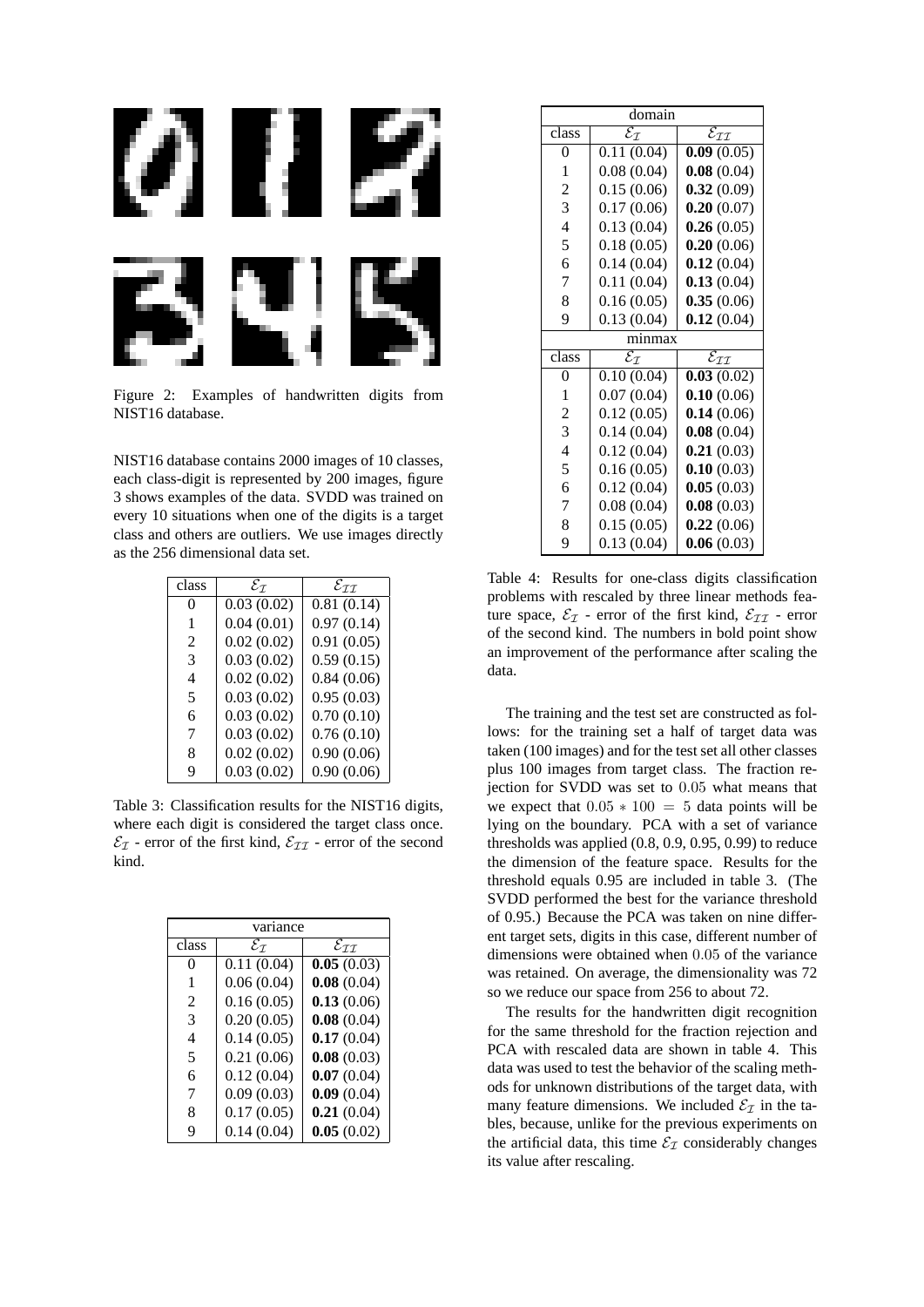

Figure 3: Differences in shapes of the SVDD classifier trained on no-rescaled and rescaled (minimax, domain, variance) data: the continuous line - SVDD trained on no-rescaled data, dashed line - SVDD trained on rescaled data

From the results in tables 1 - 2 we cannot distinguish which scaling method is the best, they are performing quite similar. But we can say that in almost every example the error  $\mathcal{E}_{\mathcal{I}\mathcal{I}}$  is smaller after scaling then before. Some of  $\mathcal{E}_{\mathcal{I}\mathcal{I}}$  errors rise, this phenomena can be explained as follows: imagine a sinusoidal shape boundary separating two classes. If we divide it along longer axis (frequency of the sinusoid arise) more support vectors are needed to describe this boundary. When we fix the number of support vectors by specifying  $\mathcal{E}_\mathcal{I}$ , we lack of the sufficient number of support vectors to describe the more complicated boundary. In that case the boundary cannot be followed and the error increases.

From results in tables 3 - 4 some regularity can be observed. In general, the minmax method causes the smallest rise in the error  $\mathcal{E}_\mathcal{I}$  while scaling by variance decreases  $\mathcal{E}_{II}$ . This regularity was obtained for a particular distribution of the data and can not be generalized for other distributions.

All rescaling procedures used in this paper are based on the same principles. Rescale the feature space such that the target distribution is more spherically distributed and the areas which do not contain target data are easily separated from the target class.

The rescaling methods perform well for data with ellipsoidal shapes or with directions with a different length from the means (the Mahalanobis distance)